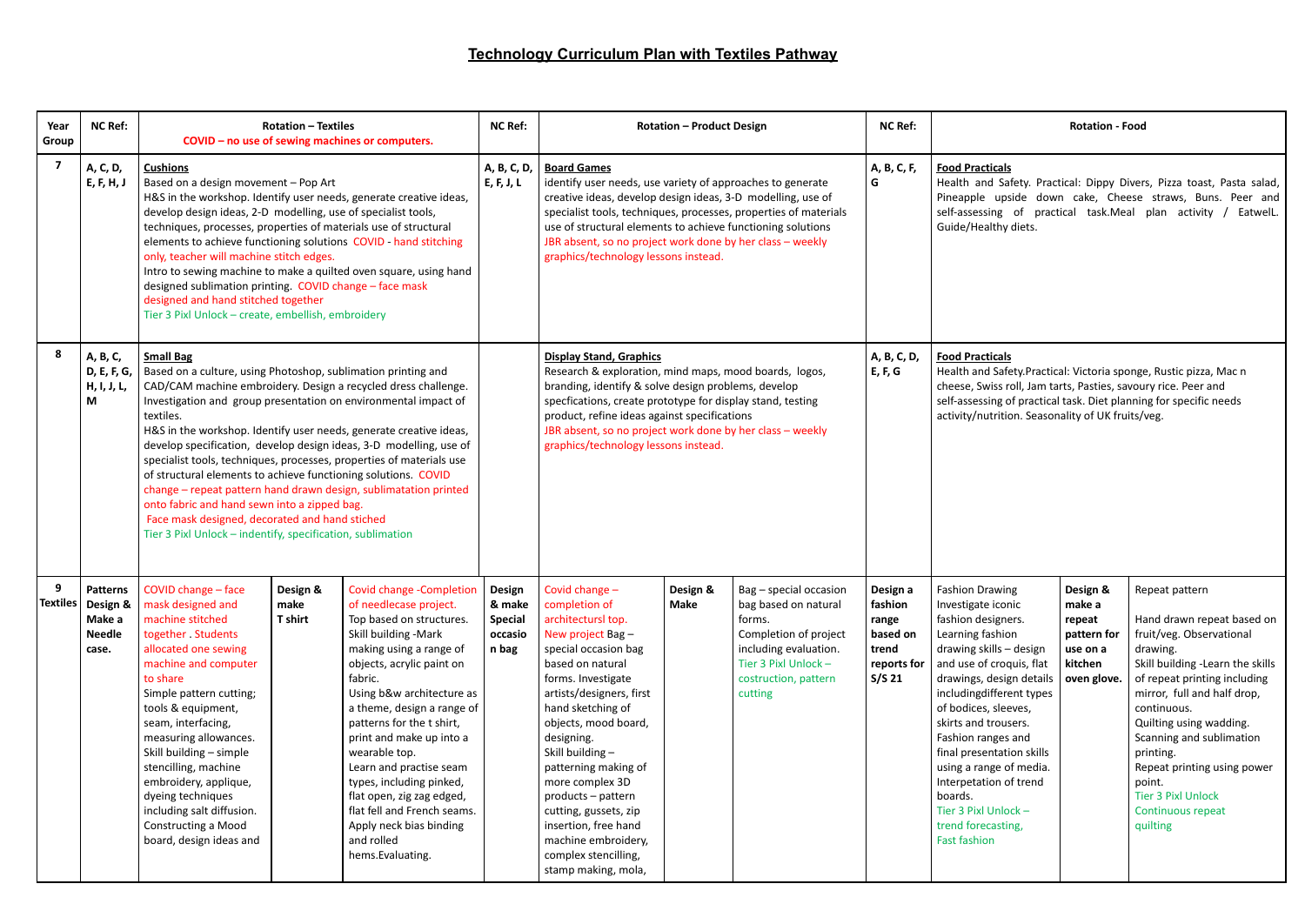|                |                                                                                                    | make needle case based<br>on the theme 'Sweet<br>Treat'.<br>Tier 3 Pixl Unlock - seam<br>allowance, salt diffusion                                                                                                                                                                                                                                                                                                                                                                                                                                                               |                                                                            | Tier 3 Pixl Unlock -<br>architecture, hem                                                                                                                                                                                                    |                                                                                     | fabric painting. Tier 3<br>Pixl Unlock - bias<br>binding, gusset                                                                                                                                                                                                                                                                                                                                                                                                                                                            |                                                                                          |                                                                                                                                                                      |                                         |                                                                                                    |                                                |                                                                                                                                                                |
|----------------|----------------------------------------------------------------------------------------------------|----------------------------------------------------------------------------------------------------------------------------------------------------------------------------------------------------------------------------------------------------------------------------------------------------------------------------------------------------------------------------------------------------------------------------------------------------------------------------------------------------------------------------------------------------------------------------------|----------------------------------------------------------------------------|----------------------------------------------------------------------------------------------------------------------------------------------------------------------------------------------------------------------------------------------|-------------------------------------------------------------------------------------|-----------------------------------------------------------------------------------------------------------------------------------------------------------------------------------------------------------------------------------------------------------------------------------------------------------------------------------------------------------------------------------------------------------------------------------------------------------------------------------------------------------------------------|------------------------------------------------------------------------------------------|----------------------------------------------------------------------------------------------------------------------------------------------------------------------|-----------------------------------------|----------------------------------------------------------------------------------------------------|------------------------------------------------|----------------------------------------------------------------------------------------------------------------------------------------------------------------|
| 10<br>Textiles | <b>Major</b><br>project<br><b>Insects</b><br>COVID,<br>bag<br>project<br>to<br>complete<br>from Y9 | COVID - face mask<br>design and make using<br>transfer paints Bag-<br>special occasion bag<br>based on natural forms.<br>Investigate<br>artists/designers, first<br>hand sketching of<br>objects, mood board,<br>designing.<br>Skill building -<br>patterning making of<br>more complex 3D<br>products - pattern<br>cutting, gussets, zip<br>insertion, free hand<br>machine embroidery,<br>complex stencilling,<br>stamp making, mola,<br>fabric painting. Tier 3<br>Pixl Unlock - bias<br>binding, gusset<br>Artist research<br>Tier 3 pixl unlock-<br>aesthetics, sublimation | <b>Major</b><br>project<br>Insects<br>COVID, bag<br>project to<br>complete | Design, sampling,<br>evaluating,<br>Tier 3 pixl unlock - form,<br>line<br>Bag - special occasion bag<br>based on natural forms.<br>Completion of project<br>including evaluation.<br>Tier 3 Pixl Unlock -<br>costruction, pattern<br>cutting | <b>Major</b><br>project<br>Insects<br><b>COVID-</b><br>fashion<br>design<br>form Y9 | Repeat print based on<br>theme of insects<br><b>COVID delay - Fashion</b><br><b>Drawing</b><br>Investigate iconic<br>fashion designers.<br>Learning fashion<br>drawing skills - design<br>and use of croquis, flat<br>drawings, design<br>details<br>includingdifferent<br>types of bodices,<br>sleeves, skirts and<br>trousers.<br>Fashion ranges and<br>final presentation skills<br>using a range of<br>media.<br>Interpetation of trend<br>boards.<br>Tier 3 Pixl Unlock -<br>trend forecasting,<br><b>Fast fashion</b> | <b>Major</b><br>project<br>Insects<br><b>COVID-</b><br>start of this<br>major<br>project | Design development,<br>Sampling, development,<br>evaluating<br>$COVID -$<br>Artist research for new<br>project.<br>Tier 3 pixl unlock-<br>aesthetics,<br>sublimation | <b>Major</b><br>project<br>insects      | Making.<br>COVID delay - Design,<br>sampling, evaluating,<br>Tier 3 pixl unlock-<br>shibori, batik | Major<br>project<br>insects                    | Making, evaluating<br><b>COVID delay - Design</b><br>development, Sampling,<br>development, evaluating<br>Tier 3 pixl unlock- mono<br>printing, block printing |
| 11             | Major<br>Textiles   project<br><b>Insects</b>                                                      | COVID - face mask<br>design and make using<br>transfer paints.<br>Completion of design<br>ideas for major project.<br>Tier 3 pixl unlock-<br>synthetic, visual<br>elements, composition                                                                                                                                                                                                                                                                                                                                                                                          | <b>Major</b><br>Project<br>Insects                                         | COVID delay - making of<br>final piece<br>Tier 3 pixl unlock-tactile,<br>haute couture                                                                                                                                                       | Major<br>Project<br>Insects                                                         | Making<br>Tier 3 pixl unlock -<br>functionality, bespoke                                                                                                                                                                                                                                                                                                                                                                                                                                                                    | <b>Major</b><br>project 2<br>Lockdown<br>theme                                           | Handstitched wall art<br>piece based on<br>lockdown, development<br>of sampling and artist<br>research<br>Tier 3 pixl unlock<br>abstract, form                       | Major<br>project 2<br>Lockdown<br>theme | Designing and making<br>Tier 3 pixl unlock -<br>media, convey                                      | <b>Major</b><br>project 2<br>Lockdown<br>theme | Digital recording of work for<br>exam assessment<br>Tier 3 pixl unlock -<br>monotonous, subtle                                                                 |

L. Understand and use the properties of materials and the performance of structural elements to achieve functioning solutions more advanced mechanical systems used in their products n movement and force

|                                                                                                                                                                                                                                                | <b>National Curriculum Key</b>                                                                                                                                                                                                                                                                      |                                                                                                        |
|------------------------------------------------------------------------------------------------------------------------------------------------------------------------------------------------------------------------------------------------|-----------------------------------------------------------------------------------------------------------------------------------------------------------------------------------------------------------------------------------------------------------------------------------------------------|--------------------------------------------------------------------------------------------------------|
| Design<br>Use research and exploration, such as the study of different cultures, to<br>А.<br>identify and understand user needs<br>B. Identify and solve their own design problems and understand how to<br>reformulate problems given to them | Make<br>Select from and use specialist tools, techniques, processes, equipment and<br>machinery precisely, including computer-aided manufacture<br>G. Select from and use a wider, more complex range of materials, components and<br>ingredients, taking into account their properties<br>Evaluate | Technical knowledge<br>Understand and u<br>structural elemen<br>M. Understand how<br>enable changes in |